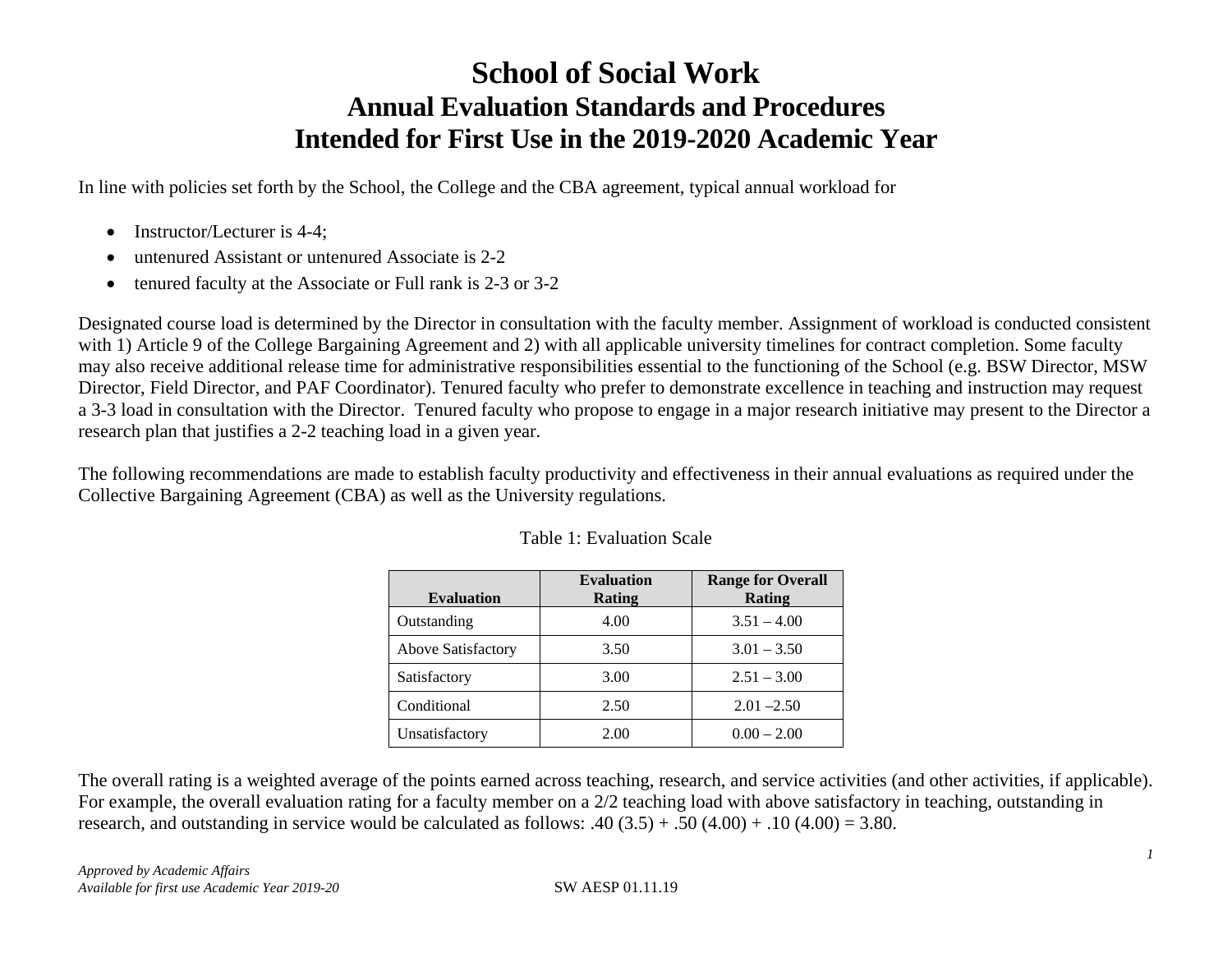# **ASSESSING TEACHING**

**Evaluation of Teaching** will include a review of the teaching activities and contributions that the faculty member has made to the University, the School of Social Work, and the profession of social work. The evaluation process must include student evaluations and documentation, through faculty annual reports of yearly activities in teaching that provide clear indicators of what has been completed. Indicators that are associated with more than one item within the teaching, research, and/or service domains must reflect a distinct accomplishment. (e.g., mentoring a colleague in teaching effectiveness that leads to a co-authored publication may be counted as an accomplishment of teaching and also as an indicator of research and scholarly accomplishment). The schema below provides more specific direction for evaluation of faculty in the area of Teaching Effectiveness.

Faculty members are required to meet their classes as scheduled during the final exam period or complete another comparable assignment; submit and follow a syllabus that follows the current university guidelines regarding syllabi; and provide a copy of this to the department office by the second week of the semester, as directed by UCF Policy 4.400.2, Final Exams.

### **Outstanding in Teaching**

In order to achieve an **Outstanding** evaluation in Teaching, faculty members must teach the courses assigned to them during an academic year and demonstrate effectiveness in teaching by receiving **"good" to "excellent"** overall evaluations from at least **70%** of the students (average of the classes). Further, they must complete **four (4)** activities within the following categories described in items 1-24. Note that faculty may complete multiple activities represented by one item and count these in multiple fashion. For example, someone serving as a member of two dissertation committees can count this as two activities rather than just one.

### **Above Satisfactory in Teaching**

In order to achieve an **Above Satisfactory** evaluation in Teaching, faculty members must teach the courses assigned to them during an academic year and demonstrate competence in teaching by receiving **"good" to "excellent"** course evaluation ratings from at least **60%** of the students (average of the classes). Further, they must complete **three (3)** activities within the following categories described in items 1-24. Note that faculty may complete multiple activities represented by one item and count these in multiple fashion. For example, someone serving as a member of 2 dissertation committees can count this as two activities rather than just one.

### **Satisfactory in Teaching**

In order to achieve a **Satisfactory** evaluation in Teaching, faculty members must teach the courses assigned to them during an academic year and demonstrate competence in teaching by receiving **"good" to "excellent"** course evaluation ratings from at least **50%** of the students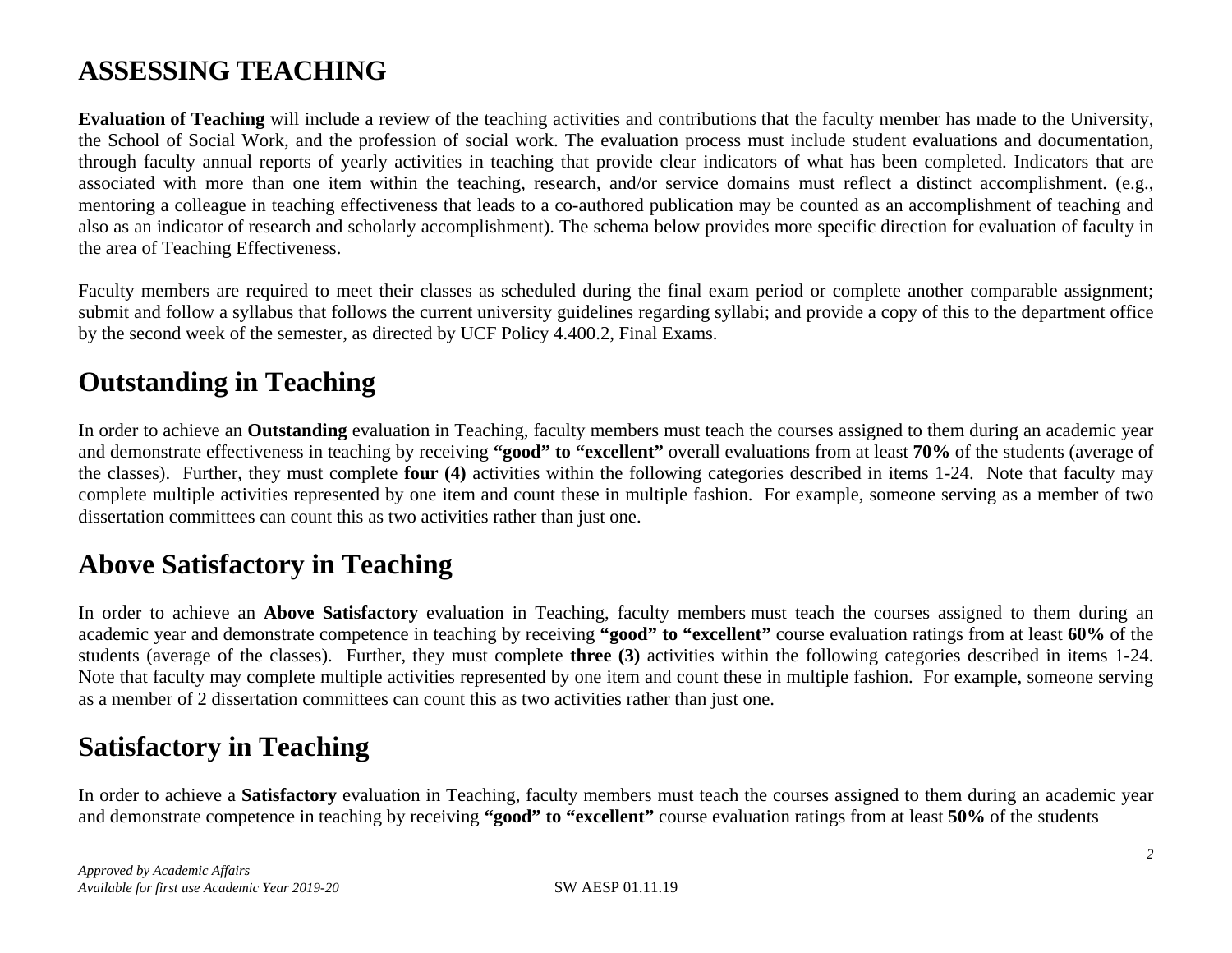(average of the classes). Further, they must complete **two (2)** activities within the following categories described in items 1-24. Note that faculty may complete multiple activities represented by one item and count these in multiple fashion. For example, someone serving as a member of 2 dissertation committees can count this as two activities rather than just one.

# **Conditional in Teaching**

**Conditional** evaluation in Teaching, faculty members must teach the courses assigned to them during an academic year and receive **"fair"** course evaluation ratings from at least **50%** or more of the students (average of the classes). Further, they must complete **one (1)** activity within the following categories described in items 1-24. Note that faculty may complete multiple activities represented by one item and count these in multiple fashion. For example, someone serving as a member of 2 dissertation committees can count this as two activities rather than just one.

When a faculty member is given a Conditional evaluation in the area of teaching, the Director, in consultation with the faculty member, is required to put in place a corresponding remediation plan to improve the overall teaching effectiveness of the faculty member along with a referral to the appropriate university resources (i.e., FCTL, CDL)

## **Unsatisfactory in Teaching**

Faculty members who receive course evaluations that fall below the standard listed for a conditional rating, or fail to complete any of the activities listed in items 1-24 will receive an **Unsatisfactory** rating in teaching (e.g., does not carry-out teaching responsibilities in a responsible manner). When given this evaluation, the Director, in consultation with the faculty member, is required to put in place a corresponding remediation plan to improve the overall teaching effectiveness of the faculty member along with a referral to the appropriate university resources (i.e., FCTL, CDL)

### **Teaching Activities (Items 1-24)**

- 1. Serve on a student project (e.g., RAMP, FIRE, Lead Scholars, doctoral research, directed individual study, etc.)
- 2. Membership on student thesis/capstone committee or dissertation committee
- 3. Chair a student thesis/capstone committee, dissertation committee. (Serving as chair) will count as two activities per project.)
- 4. Contribute to the development of one new course or makes major revisions in an existing course
- 5. Serve as lead faculty for a course
- 6. Mentor adjuncts, graduate students and other colleagues in teaching effectiveness
- 7. Submit and acquire grants or other funding that advance the teaching mission of the School of Social Work (Note that if a teachingrelated grant is counted here, it would not be counted again under research and scholarship.)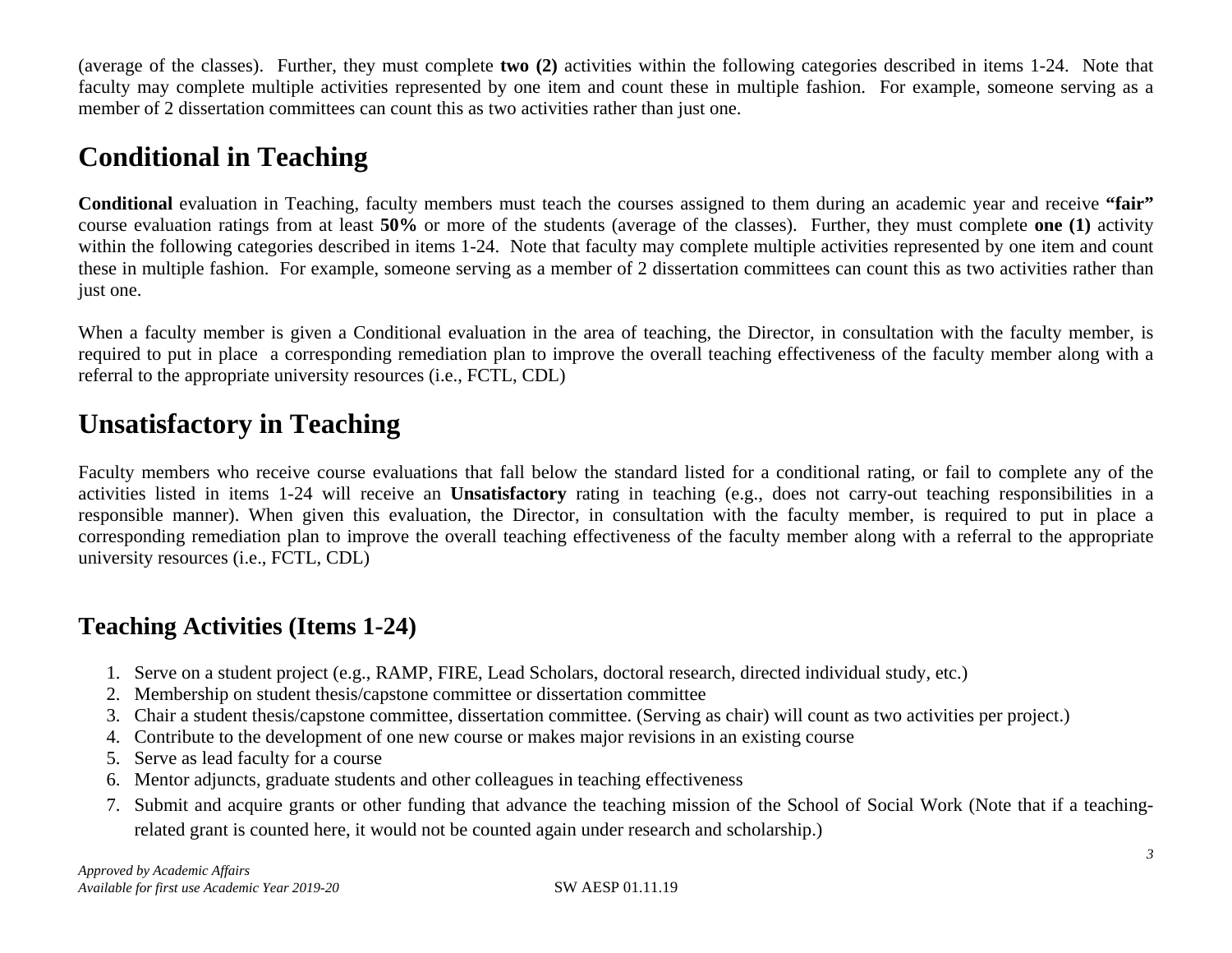- 8. Produce a publication such as a textbook, journal article, or book chapter relative to the faculty member's area of teaching and learning (Note that if a teaching-related publication is counted here, it would not be counted again under research and scholarship.) Textbook will count as two; all other publications will count as one.
- 9. Conduct student training for extracurricular activities, such as inter-professional educational events, preparation for LEAD participation and licensure preparation
- 10. Attend an out-of-town profession-specific event for students, such as LEAD in Tallahassee, and assist students during the event
- 11. Conduct profession-specific training for field instructors, field supervisors, or part-time faculty
- 12. Serve as a guest speaker for another faculty member's class session to provide expertise that enhances student learning
- 13. Coordinate, facilitate, or present at a major student-related function, such as orientation
- 14. Develop a study abroad course
- 15. Produce a manual, guide, newsletter article or other materials for faculty members regarding the curriculum or instructional methods
- 16. Serve as an external field supervisor for a social work student interning at an agency that does not have a social worker on staff
- 17. Develop and integrate new teaching strategies, service-learning, curriculum or innovative technologies to enhance instruction and course content.
- 18. Conduct a presentation at an educational conference, such as one sponsored by FCTL or CSWE (Note that if a teaching-related presentation is counted here, it would not be counted again under research and scholarship.
- 19. Receipt of a Teaching Incentive Program or Scholarship of Teaching and Learning Award, Teaching Excellence Award, or other teaching related award during the evaluation period from a professional organization.
- 20. Mentor a student that results in the students' publication or conference presentation related to teaching.
- 21. Teach any course that exceeds 60 students at the undergraduate level (will count for each course that meets this criterion).
- 22. Teach a course that exceeds 35 students at the Master's level (will count for each course that meets this criterion).
- 23. Teach different course sections that require different course preparation or teaching a brand new course for the first time that requires extensive preparation.
- 24. Seek feedback on teaching effectiveness (e.g. FCTL)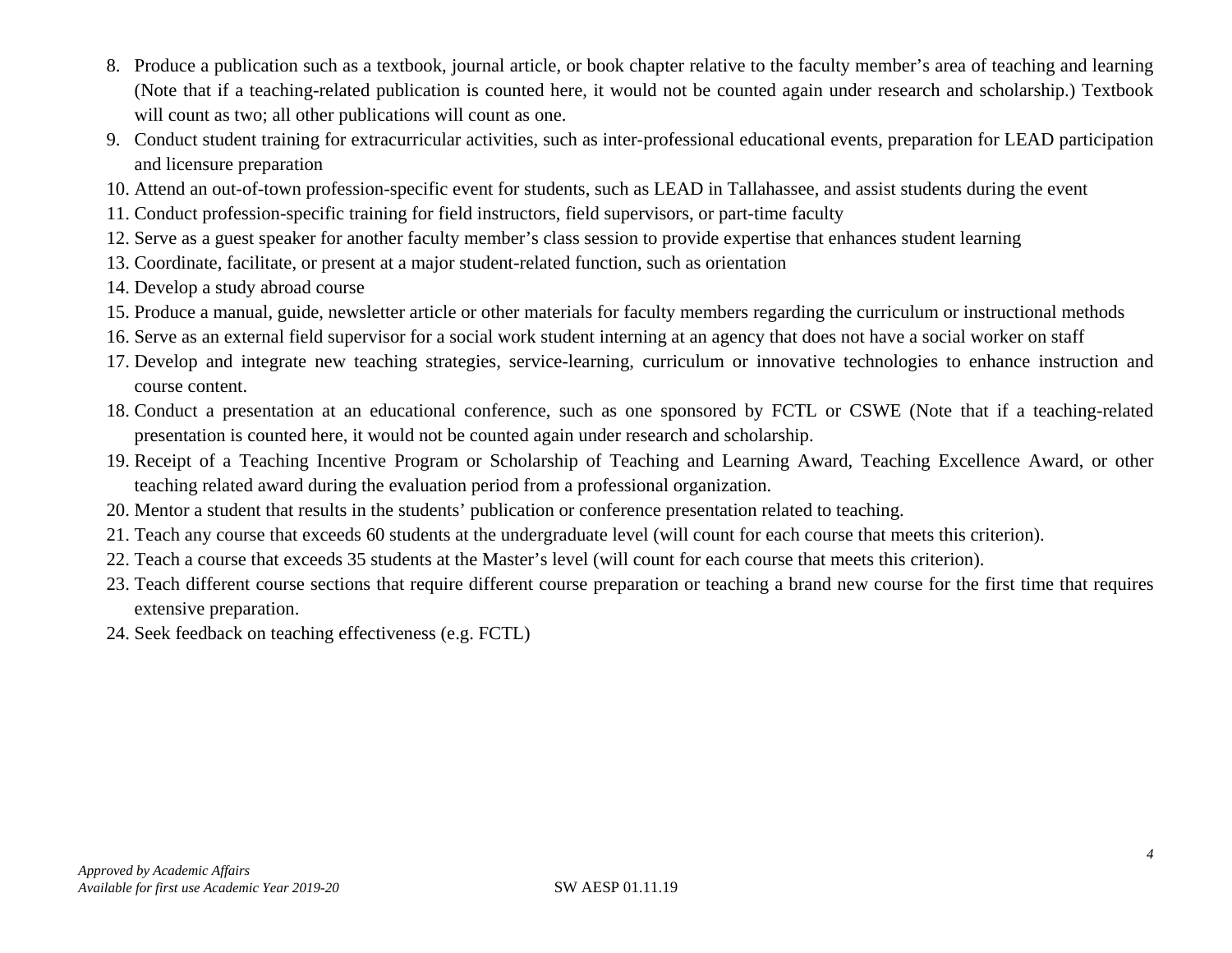# **ASSESSING RESEARCH AND SCHOLARLY ACTIVITY**

**Evaluation in the area of Research and Scholarly Activity** will include a review of the scholarly activities and research activity of tenured and tenure earning faculty.

The Director will evaluate the Research and Scholarly Activity component of faculty members who have an assignment in this area and rate this performance using the evaluation scale shown in Table 1. Evaluation in the area of Research and Scholarly Activity will include a review of the scholarly activities, sponsored research, recognition, and contributions that the faculty member has undertaken during the evaluation period. The evaluation process will include review of faculty documentation of research and scholarly activity, including such evidence as letters of acceptance for journal articles, manuscripts, grant applications, and papers presented at professional conferences. The critical standard for research at the ranks of Assistant, Associate and Full Professor is the peer-reviewed, scholarly journalarticle.

|                       | <b>Satisfactory</b>                                                                                                                                                                                                                                                                            | <b>Above Satisfactory</b>                                                                                                                                                                                                                        | <b>Outstanding</b>                                                                                                                                                                                                                             |
|-----------------------|------------------------------------------------------------------------------------------------------------------------------------------------------------------------------------------------------------------------------------------------------------------------------------------------|--------------------------------------------------------------------------------------------------------------------------------------------------------------------------------------------------------------------------------------------------|------------------------------------------------------------------------------------------------------------------------------------------------------------------------------------------------------------------------------------------------|
| <b>Tenure Earning</b> | Have a coherent and sustained research<br>agenda and adhere to ethical principles<br>in the development, conduct and<br>dissemination of research.                                                                                                                                             | Have a coherent and sustained research<br>agenda and adhere to ethical principles in<br>the development, conduct and<br>dissemination of research.                                                                                               | L. Have a coherent and sustained research<br>agenda and adhere to ethical principles<br>in the development, conduct and<br>dissemination of research.                                                                                          |
|                       | 2. Have a peer-reviewed journal article or<br>grant in progress or research protocol<br>approved by IRB with data collection in<br>progress. (Submission, receipt or<br>continuing management of an external<br>grant or contract may take the place of a<br>journal article in a given year.) | Publish two peer-reviewed journal articles<br>2.<br>or equivalent per evaluation period.<br>(Submission receipt and/or continuing<br>management of an external grant or<br>contract may take the place of a journal<br>article in a given year.) | 2. Publish two peer-reviewed journal<br>articles or equivalent per evaluation<br>period. (Submission, receipt and/or<br>continuing management of an external<br>grant or contract may take the place of a<br>journal article in a given year.) |

The criteria below indicate the requirements for each evaluation level in the area of Research and Creative Activity: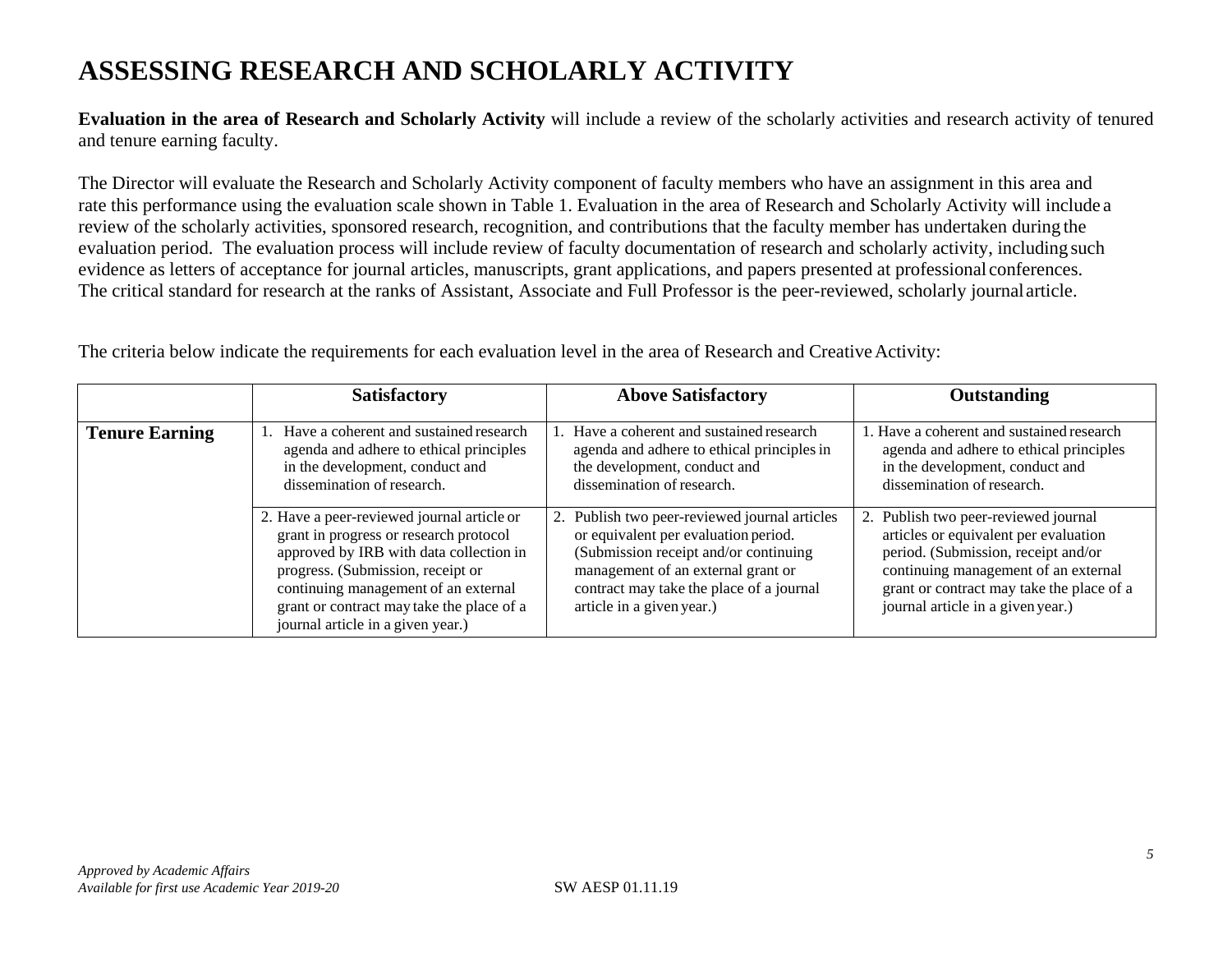| <b>Satisfactory</b> |                                           | <b>Above Satisfactory</b> |                                            | <b>Outstanding</b> |                                            |
|---------------------|-------------------------------------------|---------------------------|--------------------------------------------|--------------------|--------------------------------------------|
|                     |                                           |                           |                                            |                    |                                            |
| 3.                  | Complete <b>one</b> of these items:       | 3.                        | Complete two of these items:               |                    | 3. Complete three of these items:          |
| a.                  | Present or have accepted for              | a.                        | Present or have accepted for               | a.                 | Present or have accepted for               |
|                     | presentation, a paper at a                |                           | presentation, a paper at a                 |                    | presentation, a paper at a                 |
|                     | state/national/international conference.  |                           | national/international conference.         |                    | national/international conference.         |
| b.                  | Present research at other colleges,       | b.                        | Present research at other colleges,        | b.                 | Present research at other colleges,        |
|                     | universities, or institutes.              |                           | universities, or institutes.               |                    | universities, or institutes.               |
| c.                  | Publish or have accepted for              | c.                        | Publish or have accepted for               | c.                 | Publish or have accepted for               |
|                     | publication, a book chapter.              |                           | publication, a book chapter                |                    | publication, a book chapter.               |
| d.                  | Publish or have accepted for publication, | d.                        | Publish or have accepted for publication,  | d.                 | Publish or have accepted for publication,  |
|                     | an assessment tool or other scholarly     |                           | an assessment tool or other scholarly      |                    | an assessment tool or other scholarly      |
|                     | product. Other publications in addition   |                           | product. Other publications in addition to |                    | product. Other publications in addition to |
|                     | to the required number in item #2 above,  |                           | the required number in item #2 above, will |                    | the required number in item #2 above,      |
|                     | will count as additional items.           |                           | count as additional items.                 |                    | will count as additional items.            |
| e.                  | Submit application for external           | e.                        | Submit application for and/or receive      | e.                 | Submit application for and/or receive      |
|                     | funding. *                                |                           | external funding. *                        |                    | external funding. *                        |
| f.                  | Receive recognition within the            |                           | Receive recognition within the             | f.                 | Receive recognition within the             |
|                     | university for professional               |                           | university or professional communities     |                    | university or professional communities     |
|                     | communities for excellence in research.   |                           | for excellence in research.                |                    | for excellence in research.                |
| g.                  | Publish or have a book accepted for       | g.                        | Publish or have a book accepted for        | g.                 | Publish or have a book accepted for        |
|                     | publication. **                           |                           | publication. **                            |                    | publication. **                            |
| h.                  | Edit conference proceedings.              |                           | Edit conference proceedings.               | h.                 | Edit conference proceedings.               |
| 1.                  | Edit a special issue of a refereed        |                           | Edit a special issue of a refereed         |                    | Edit a special issue of a refereed         |
|                     | journal.                                  |                           | journal.                                   |                    | journal.                                   |
| $\mathbf{J}$        | Publish in a state, regional, or national | j.                        | Publish in a state, regional, or national  |                    | Publish in a state, regional, or national  |
|                     | professional newsletter or magazine.      |                           | professional newsletter or magazine.       |                    | professional newsletter or magazine.       |
| k.                  | Publish a monograph.                      |                           | Publish a monograph.                       | k.                 | Publish a monograph.                       |
| I.                  | Receive a competitive internal research   |                           | Receive a competitive internal research    |                    | Receive a competitive internal research    |
|                     | grant.                                    |                           | grant.                                     |                    | grant.                                     |
| m.                  | Other                                     | m.                        | Other                                      |                    | Other                                      |
|                     |                                           |                           |                                            |                    |                                            |
|                     |                                           |                           |                                            |                    |                                            |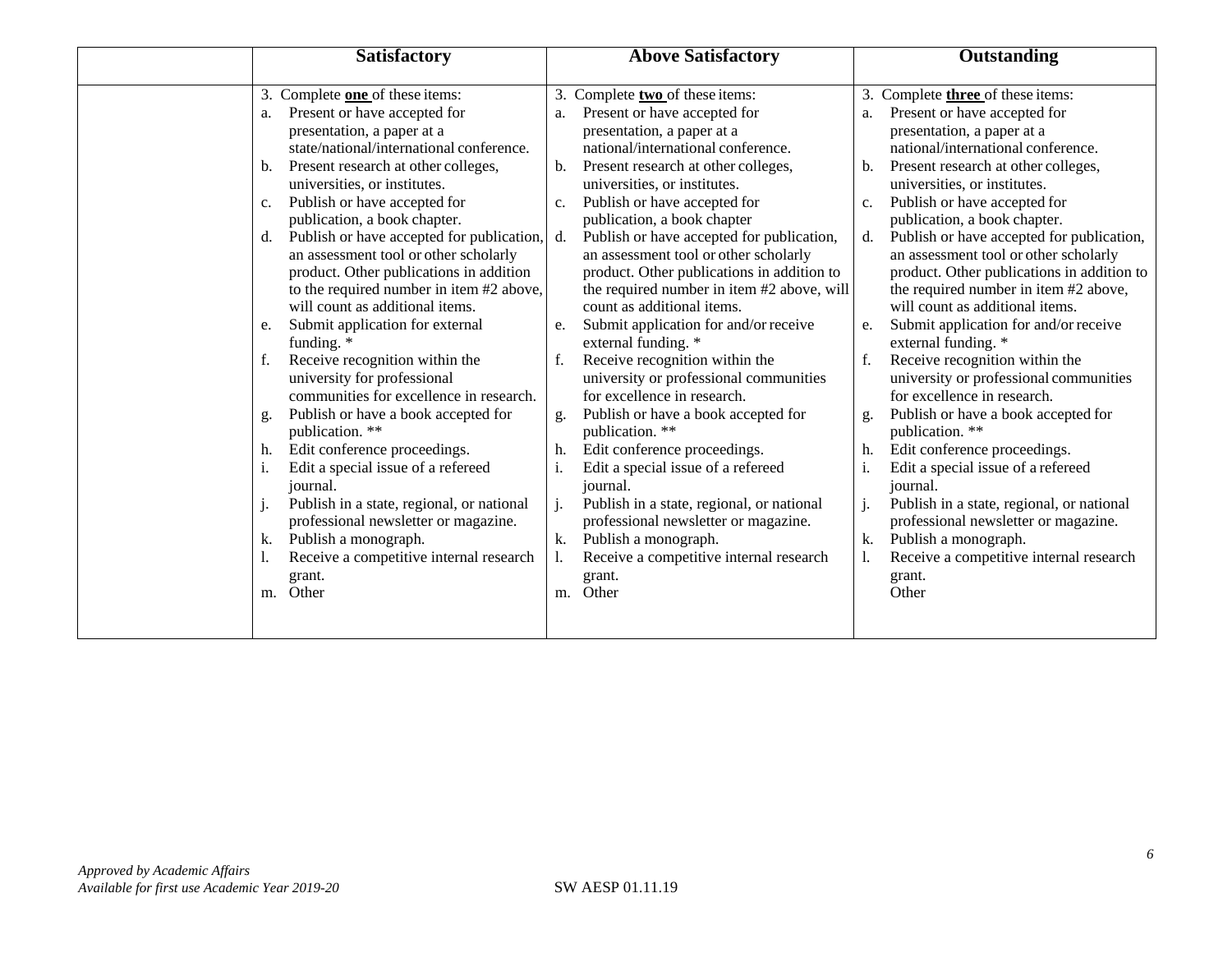| Level C (3-3 course<br>load) Tenured | 1.<br>2. | Have a coherent and sustained research<br>agenda and adhere to ethical principles<br>in the development, conduct and<br>dissemination of research.<br>Have a peer-reviewed journal article or<br>grant in progress or research protocol<br>approved by IRB with data collection<br>in progress. (Submission, receipt, and<br>or continuing management of an<br>external grant or contract may take the<br>place of a journal article in a given<br>year.) | 2. | Have a coherent and sustained research<br>agenda and adhere to ethical principles in<br>the development, conduct and<br>dissemination of research.<br>Publish or demonstrate acceptance of at<br>least one peer-reviewed journal article.<br>(Submission, receipt, and or continuing<br>management of an external grant or<br>contract may take the place of a journal<br>article in a given year.)                                                                                                                                                                                                                                                                                                                                                                                                                                                                                                                                                                                                                            | 1.<br>2. | Have a coherent and sustained research<br>agenda and adhere to ethical principles in<br>the development, conduct and<br>dissemination of research.<br>Publish or demonstrate acceptance of at<br>least one peer-reviewed journal article.<br>(Submission, receipt, and/or continuing<br>management of an external grant or<br>contract may take the place of a journal<br>article in a given year.)                                                                                                                                                                                                                                                                                                                                                                                                                                                                                                                                                                                                                                                               |
|--------------------------------------|----------|-----------------------------------------------------------------------------------------------------------------------------------------------------------------------------------------------------------------------------------------------------------------------------------------------------------------------------------------------------------------------------------------------------------------------------------------------------------|----|--------------------------------------------------------------------------------------------------------------------------------------------------------------------------------------------------------------------------------------------------------------------------------------------------------------------------------------------------------------------------------------------------------------------------------------------------------------------------------------------------------------------------------------------------------------------------------------------------------------------------------------------------------------------------------------------------------------------------------------------------------------------------------------------------------------------------------------------------------------------------------------------------------------------------------------------------------------------------------------------------------------------------------|----------|-------------------------------------------------------------------------------------------------------------------------------------------------------------------------------------------------------------------------------------------------------------------------------------------------------------------------------------------------------------------------------------------------------------------------------------------------------------------------------------------------------------------------------------------------------------------------------------------------------------------------------------------------------------------------------------------------------------------------------------------------------------------------------------------------------------------------------------------------------------------------------------------------------------------------------------------------------------------------------------------------------------------------------------------------------------------|
|                                      |          |                                                                                                                                                                                                                                                                                                                                                                                                                                                           | 3. | Complete one of these items:<br>a. Present or have accepted for<br>presentation, a paper at a<br>national/international conference.<br>b. Present research at other colleges,<br>universities, or institutes.<br>c. Publish or have accepted for<br>publication, a book chapter.<br>d. Publish or have accepted for<br>publication, an assessment tool or<br>other scholarly product. Other<br>publications in addition to the required<br>number in item #2 above, will count as<br>additional items.<br>e. Submit application for and/or receive<br>external funding *<br>f. Receive recognition within the<br>university or professional communities<br>for excellence in research.<br>g. Publish or have a book accepted for<br>publication.**<br>h. Edit conference proceedings.<br>i. Edit a special issue of a refereed<br>journal.<br>Publish in a state, regional, or national<br>professional newsletter or magazine.<br>k. Publish a monograph.<br>1. Receive a competitive internal<br>research grant.<br>m. Other | 3.       | Complete two of these items:<br>a. Present or have accepted for<br>presentation, a paper at a<br>national/international conference.<br>b. Present research at other colleges,<br>universities, or institutes.<br>Publish or have accepted for<br>c.<br>publication, a book chapter.<br>d. Publish or have accepted for<br>publication, an assessment tool or<br>other scholarly product. Other<br>publications in addition to the<br>required number in item #2 above,<br>will count as additional items.<br>Submit application for and/or receive<br>e.<br>external funding *<br>Receive recognition within the<br>f.<br>university or professional<br>communities for excellence in<br>research.<br>Publish or have a book accepted for<br>g.<br>publication.**<br>Edit conference proceedings.<br>h.<br>i.<br>Edit a special issue of a refereed<br>journal.<br>Publish in a state, regional, or<br>j.<br>national professional newsletter or<br>magazine.<br>Publish a monograph<br>k.<br>Receive a competitive internal<br>1.<br>research grant.<br>m. Other |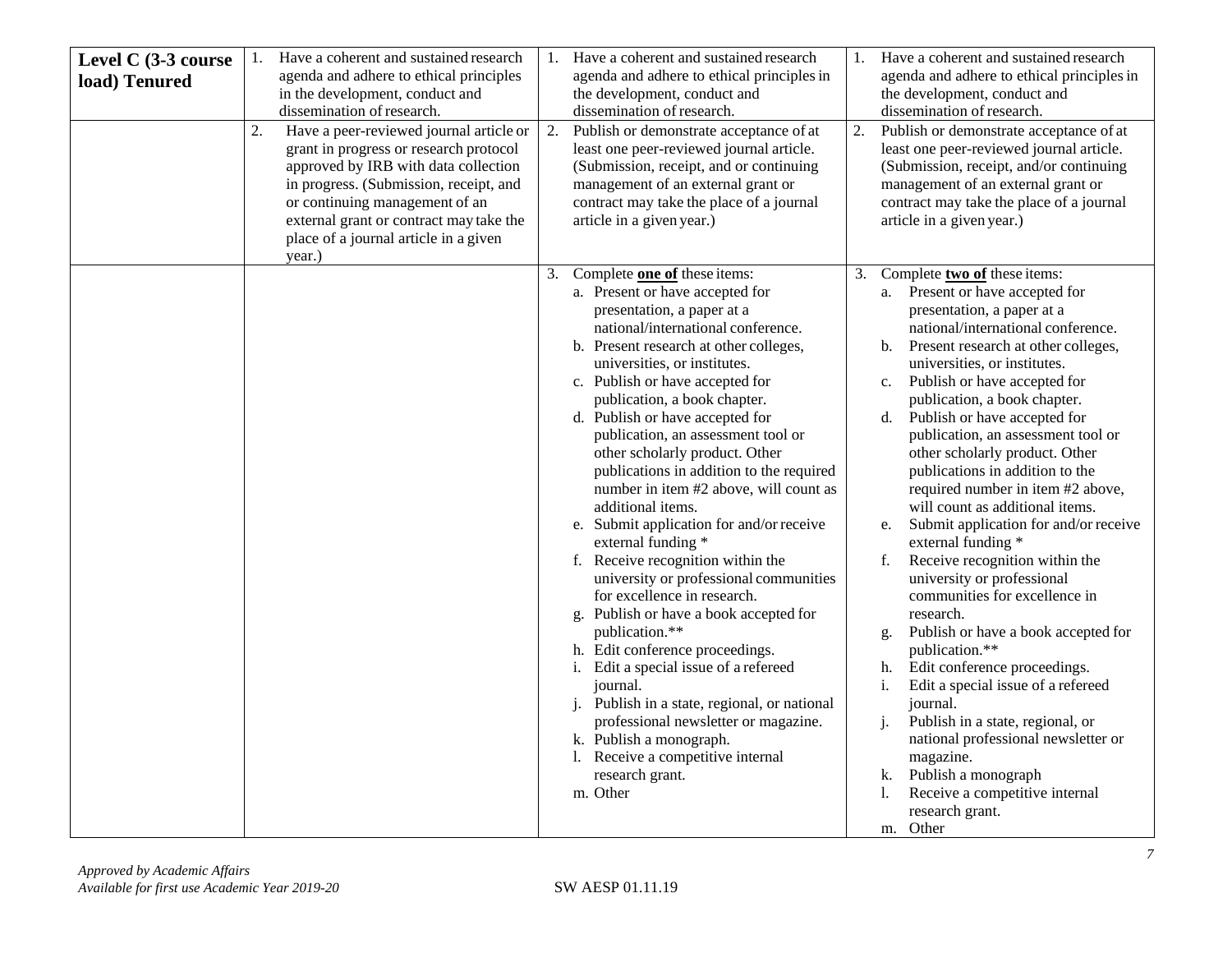| Level B (3-2 or 2-3<br>course load)<br><b>Tenured</b> | 2. | Have a coherent and sustained<br>research agenda and adhere to ethical<br>principles in the development, conduct<br>and dissemination of research.<br>Have a peer-reviewed journal article or<br>grant in progress or research protocol<br>approved by IRB with data collection<br>in progress. (Submission, receipt, and                                                                                                                                                                                                                                                                                                                                                                                                                                                                                                                | 2. | Have a coherent and sustained research<br>agenda and adhere to ethical principles in<br>the development, conduct and<br>dissemination of research.<br>Publish or demonstrate acceptance of at<br>least one peer-reviewed journal article.<br>(Submission, receipt, and or continuing<br>management of an external grant or                                                                                                                                                                                                                                                                                                                                                                                                                                                                                                                               | 2. | Have a coherent and sustained research<br>agenda and adhere to ethical principles in<br>the development, conduct and<br>dissemination of research.<br>Publish or demonstrate acceptance of at<br>least one peer-reviewed journal article.<br>(Submission, receipt, and/or continuing<br>management of an external grant or                                                                                                                                                                                                                                                                                                                                                                                                                                                                                                                        |
|-------------------------------------------------------|----|------------------------------------------------------------------------------------------------------------------------------------------------------------------------------------------------------------------------------------------------------------------------------------------------------------------------------------------------------------------------------------------------------------------------------------------------------------------------------------------------------------------------------------------------------------------------------------------------------------------------------------------------------------------------------------------------------------------------------------------------------------------------------------------------------------------------------------------|----|----------------------------------------------------------------------------------------------------------------------------------------------------------------------------------------------------------------------------------------------------------------------------------------------------------------------------------------------------------------------------------------------------------------------------------------------------------------------------------------------------------------------------------------------------------------------------------------------------------------------------------------------------------------------------------------------------------------------------------------------------------------------------------------------------------------------------------------------------------|----|---------------------------------------------------------------------------------------------------------------------------------------------------------------------------------------------------------------------------------------------------------------------------------------------------------------------------------------------------------------------------------------------------------------------------------------------------------------------------------------------------------------------------------------------------------------------------------------------------------------------------------------------------------------------------------------------------------------------------------------------------------------------------------------------------------------------------------------------------|
|                                                       |    | or continuing management of an<br>external grant or contract may take the<br>place of a journal article in a given<br>year.)                                                                                                                                                                                                                                                                                                                                                                                                                                                                                                                                                                                                                                                                                                             |    | contract may take the place of a journal<br>article in a given year.)                                                                                                                                                                                                                                                                                                                                                                                                                                                                                                                                                                                                                                                                                                                                                                                    |    | contract may take the place of a journal<br>article in a given year.)                                                                                                                                                                                                                                                                                                                                                                                                                                                                                                                                                                                                                                                                                                                                                                             |
|                                                       | 3. | Complete one of these items:<br>a. Present or have accepted for<br>presentation, a paper at a<br>state/national/international<br>conference.<br>b. Present research at other colleges,<br>universities, or institutes.<br>c. Publish or have accepted for<br>publication, a book chapter.<br>d. Publish or have accepted for<br>publication, an assessment tool or<br>other scholarly product. Other<br>publications in addition to the<br>required number in item #2 above,<br>will count as additional items.<br>e. Submit application for external<br>funding. *<br>f. Receive recognition within the<br>university or professional<br>communities for excellence in<br>research.<br>g. Publish or have a book accepted for<br>publication. **<br>h. Edit conference proceedings.<br>i. Edit a special issue of a refereed<br>journal | 3. | Complete two of these items:<br>a. Present or have accepted for<br>presentation, a paper at a<br>national/international conference.<br>Present research at other colleges,<br>b.<br>universities, or institutes.<br>Publish or have accepted for<br>c.<br>publication, a book chapter<br>Publish or have accepted for<br>d.<br>publication, an assessment tool or<br>other scholarly product. Other<br>publications in addition to the required<br>number in item #2 above, will count as<br>additional items.<br>Submit application for and/or receive<br>e.<br>external funding *<br>Receive recognition within the<br>f.<br>university or professional communities<br>for excellence in research.<br>Publish or have a book accepted for<br>g.<br>publication. **<br>h. Edit conference proceedings.<br>i. Edit a special issue of a refereed journal | 3. | Complete <b>three</b> of these items:<br>a. Present or have accepted for<br>presentation, a paper at a<br>national/international conference.<br>b. Present research at other colleges,<br>universities, or institutes.<br>c. Publish or have accepted for<br>publication, a book chapter<br>d. Publish or have accepted for<br>publication, an assessment tool or<br>other scholarly product. Other<br>publications in addition to the<br>required number in item #2 above,<br>will count as additional items.<br>e. Submit application for and/or receive<br>external funding *<br>f. Receive recognition within the<br>university or professional<br>communities for excellence in<br>research<br>g. Publish or have a book accepted for<br>publication. **<br>h. Edit conference proceedings.<br>i. Edit a special issue of a refereed journal |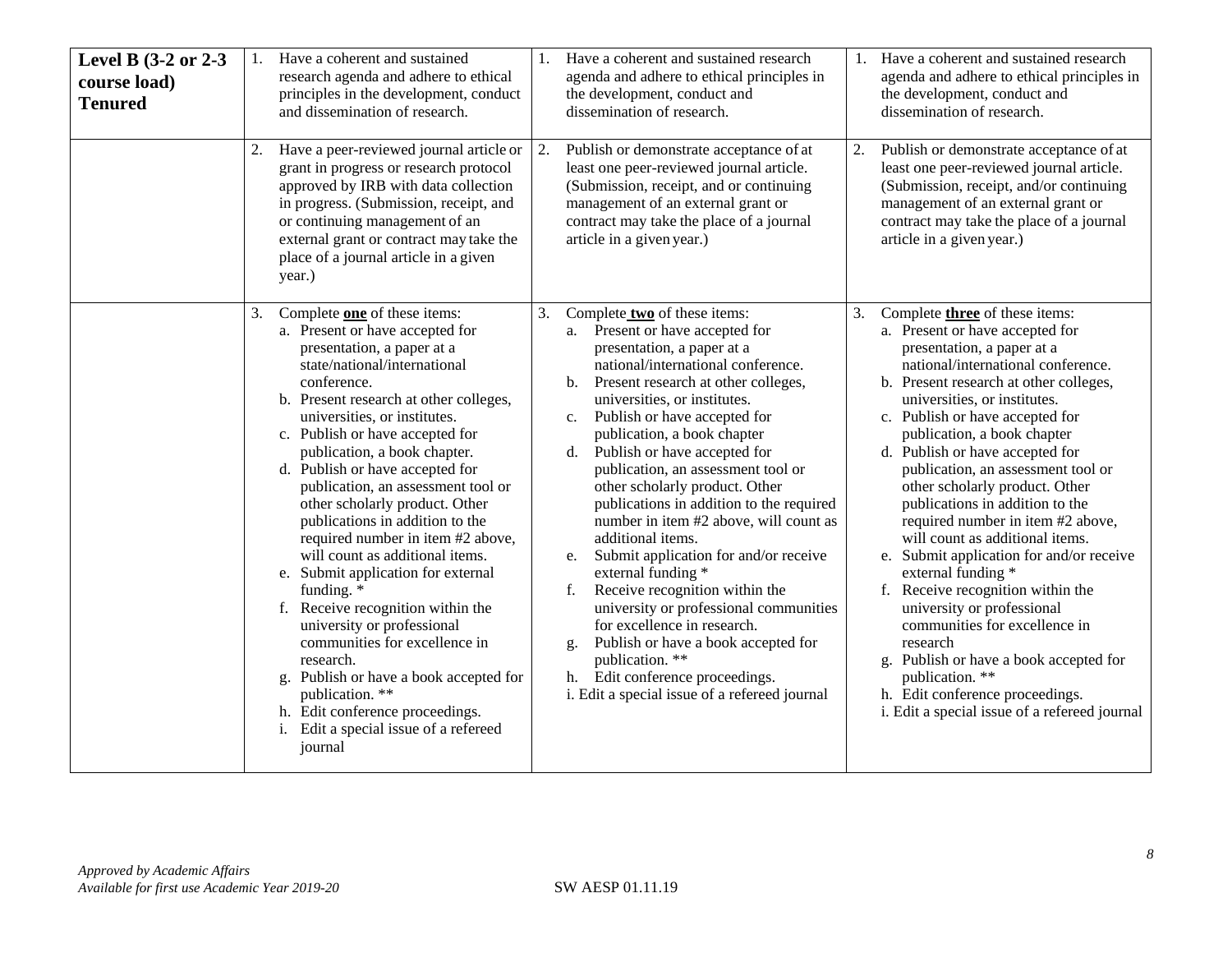| . Publish in a state, regional, or  | Publish in a state, regional, or national | <i>i</i> . Publish in a state, regional, or |
|-------------------------------------|-------------------------------------------|---------------------------------------------|
| national professional newsletter or | professional newsletter or magazine.      | national professional newsletter or         |
| magazine.                           | Publish a monograph.<br>k.                | magazine.                                   |
| k. Publish a monograph.             | Receive a competitive internal research   | k. Publish a monograph.                     |
| 1. Receive a competitive internal   | grant.                                    | 1. Receive a competitive internal           |
| research grant.                     | Other<br>m.                               | research grant.                             |
| m. Other                            |                                           | m. Other                                    |

| Level A $(2-2)$ | Have a coherent and sustained research<br>agenda and adhere to ethical principles<br>in the development, conduct and<br>dissemination of research.                                                                                                                                                                                                                                                                                                                                                                                                                                                                                                                                                                                                 | Have a coherent and sustained research<br>1.<br>agenda and adhere to ethical principles in<br>the development, conduct and<br>dissemination of research.                                                                                                                                                                                                                                                                                                                                                                                                                                                                                                                                                                                                                                                                               | Have a coherent and sustained research<br>1.<br>agenda and adhere to ethical principles<br>in the development, conduct and<br>dissemination of research.                                                                                                                                                                                                                                                                                                                                                                                                                                                                                                                                                                                                                                                                       |
|-----------------|----------------------------------------------------------------------------------------------------------------------------------------------------------------------------------------------------------------------------------------------------------------------------------------------------------------------------------------------------------------------------------------------------------------------------------------------------------------------------------------------------------------------------------------------------------------------------------------------------------------------------------------------------------------------------------------------------------------------------------------------------|----------------------------------------------------------------------------------------------------------------------------------------------------------------------------------------------------------------------------------------------------------------------------------------------------------------------------------------------------------------------------------------------------------------------------------------------------------------------------------------------------------------------------------------------------------------------------------------------------------------------------------------------------------------------------------------------------------------------------------------------------------------------------------------------------------------------------------------|--------------------------------------------------------------------------------------------------------------------------------------------------------------------------------------------------------------------------------------------------------------------------------------------------------------------------------------------------------------------------------------------------------------------------------------------------------------------------------------------------------------------------------------------------------------------------------------------------------------------------------------------------------------------------------------------------------------------------------------------------------------------------------------------------------------------------------|
|                 | 2. Have a peer-reviewed journal article or<br>grant in progress or research protocol<br>approved by IRB with data collection in<br>progress. (Submission, receipt and/or<br>continuing administration of an external<br>grant or contract may take the place of a<br>journal article in a given year.)                                                                                                                                                                                                                                                                                                                                                                                                                                             | Publish or demonstrate acceptance of two<br>2.<br>peer-reviewed journal articles.<br>(Submission, and/or the receipt and/or<br>continuing administration of an external<br>grant or contract may take the place of a<br>journal article in a given year.                                                                                                                                                                                                                                                                                                                                                                                                                                                                                                                                                                               | Publish or demonstrate acceptance of<br>2.<br>two peer-reviewed journal articles.<br>(Submission, and/or the receipt and/or<br>continuing administration of an external<br>grant or contract may take the place of a<br>journal article in a given year.                                                                                                                                                                                                                                                                                                                                                                                                                                                                                                                                                                       |
|                 | 3. Complete one of these items:<br>a. Present or have accepted for<br>presentation, a paper at a<br>state/national/international<br>conference.<br>b. Present research at other colleges,<br>universities, or institutes.<br>c. Publish or have accepted for<br>publication, a book chapter<br>d. Publish or have accepted for<br>publication, an assessment tool or<br>other scholarly product. Other<br>publications in addition to the<br>required number in item #2 above,<br>will count as additional items.<br>e. Submit application for external<br>funding *<br>f. Receive recognition within the<br>university or professional<br>communities for excellence in<br>research<br>Publish or have a book accepted for<br>g.<br>publication** | 3.<br>Complete two of these items:<br>a. Present or have accepted for<br>presentation, a paper at a<br>national/international conference.<br>b. Present research at other colleges,<br>universities, or institutes.<br>c. Publish or have accepted for<br>publication, a book chapter.<br>d. Publish or have accepted for<br>publication, an assessment tool or<br>other scholarly product. Other<br>publications in addition to the required<br>number in item #2 above, will count as<br>additional items.<br>e. Submit application for and/or receive<br>external funding. *<br>f. Receive recognition within the<br>university or professional communities<br>for excellence in research<br>g. Publish or have a book accepted for<br>publication**<br>h. Edit conference proceedings.<br>Edit a special issue of a refereed<br>i. | Complete three of these items:<br>3.<br>Present or have accepted for<br>a.<br>presentation, a paper at a<br>national/international conference.<br>Present research at other colleges,<br>$\mathbf{b}$ .<br>universities, or institutes.<br>Publish or have accepted for<br>c.<br>publication, a book chapter.<br>Publish or have accepted for<br>d.<br>publication, an assessment tool or<br>other scholarly product. Other<br>publications in addition to the<br>required number in item #2 above,<br>will count as additional items.<br>Submit application for and/or<br>e.<br>receive external funding. *<br>Receive recognition within the<br>university or professional<br>communities for excellence in<br>research.<br>Publish or have a book accepted for<br>g.<br>publication**<br>Edit conference proceedings.<br>h. |
|                 | h. Edit conference proceedings.<br>Edit a special issue of a refereed                                                                                                                                                                                                                                                                                                                                                                                                                                                                                                                                                                                                                                                                              | journal.<br>Publish in a state, regional, or national                                                                                                                                                                                                                                                                                                                                                                                                                                                                                                                                                                                                                                                                                                                                                                                  | Edit a special issue of a refereed<br>i.<br>journal.                                                                                                                                                                                                                                                                                                                                                                                                                                                                                                                                                                                                                                                                                                                                                                           |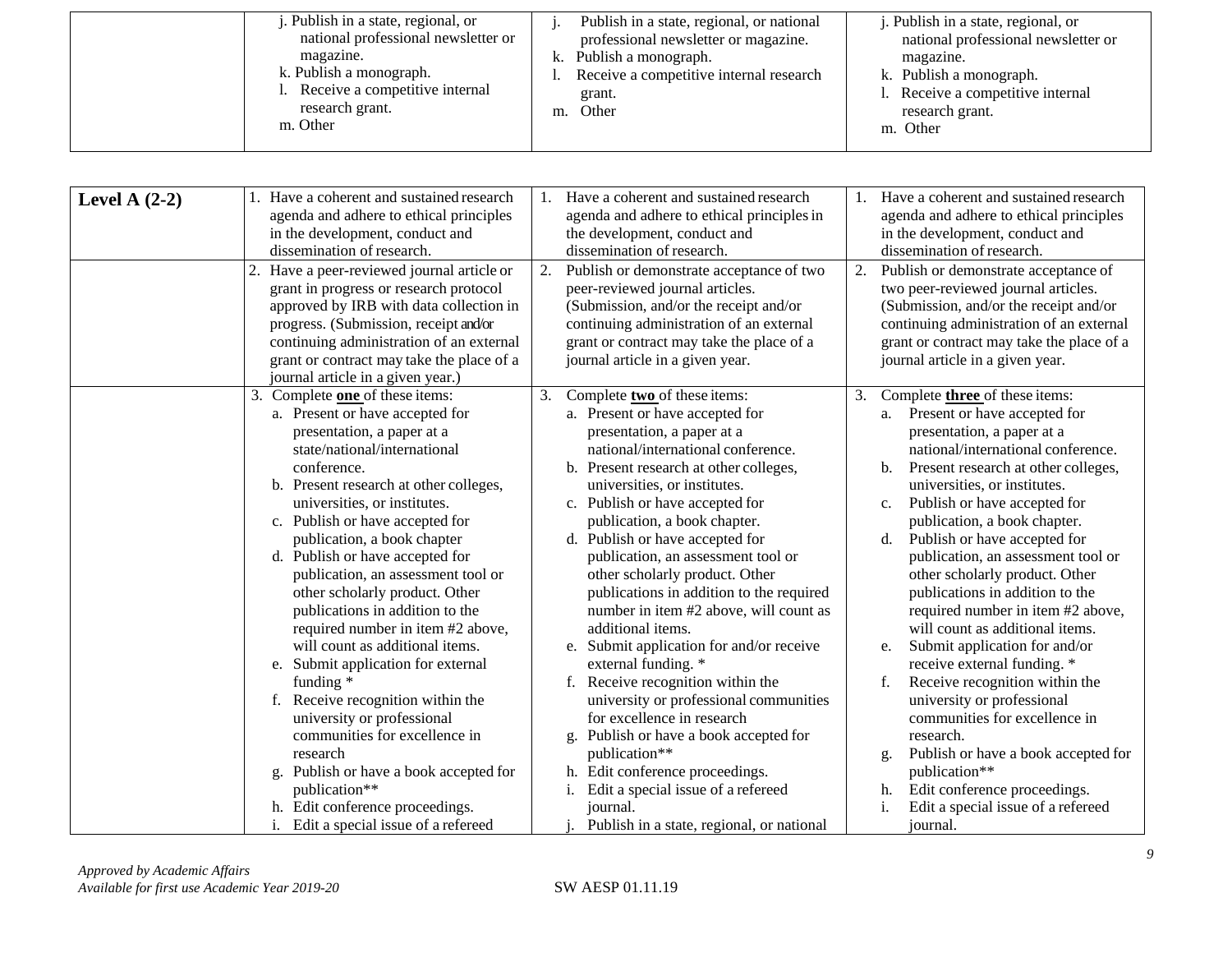| journal.<br>Publish in a state, regional, or<br>national professional newsletter or<br>magazine.<br>k. Publish a monograph.<br>1. Receive a competitive internal<br>research grant.<br>m. Other | professional newsletter or magazine.<br>k. Publish a monograph<br>Receive a competitive internal<br>research grant.<br>m. Other | k.<br>m. | Publish in a state, regional, or<br>national professional newsletter or<br>magazine.<br>Publish a monograph<br>Receive a competitive internal<br>research grant.<br>Other |
|-------------------------------------------------------------------------------------------------------------------------------------------------------------------------------------------------|---------------------------------------------------------------------------------------------------------------------------------|----------|---------------------------------------------------------------------------------------------------------------------------------------------------------------------------|
|                                                                                                                                                                                                 |                                                                                                                                 |          |                                                                                                                                                                           |

\* may count for 1, 2, or 3 activities depending on the size and competitive nature of the award

\*\* may count for 1, 2, or 3 activities depending on the contribution to the book to the discipline of social work research, education and practice and will be evaluated by peer review.

\*\*\*counts as 2 activities

#### **IV. CONDITIONAL\*\*\*\***

A **CONDITIONAL** rating in Research and Scholarly Activities results from failure of the faculty to meet all the standards for a SATISFACTORY (in cells 1, 2 and 3 above) but with some research in progress.

#### **V. UNSATISFACTORY\*\*\*\***

An **UNSATISFACTORY** rating in Research and Scholarly Activities results from failure of the faculty to meet the all standards for a SATISFACTORY (in cells 1, 2 and 3 above) but with no research in progress.

### **ASSESSING SERVICE ACTIVITIES**

**Evaluation of Professional and Community Service** will include a review of the service activities and contributions that the faculty member has made to the University, the College, the School of Social Work, the profession of social work, the local social services practice community, and the state, regional, national and international practice communities. Participation in all faculty meetings, faculty committees and faculty retreats is required of all full time faculty; unless the faculty member has a scheduling conflict due to another professional assignment. Faculty members who are ill and cannot participate in scheduled meetings are required to take sick leave. Service activity in the community is expected of faculty as part of the yearly evaluation. Documentation describing both the roles and responsibilities related to the service as well as active participation (how often it meets, etc.) is required. Indicators that are associated with more than one item within the teaching, research, and/or service domains must reflect a distinct accomplishment. (e.g., membership in a community professional organization that results in acquiring a grant or contract may also be counted as an indicator of research and scholarly accomplishment). The following schema provides more specific direction for evaluation of faculty in the area of Service.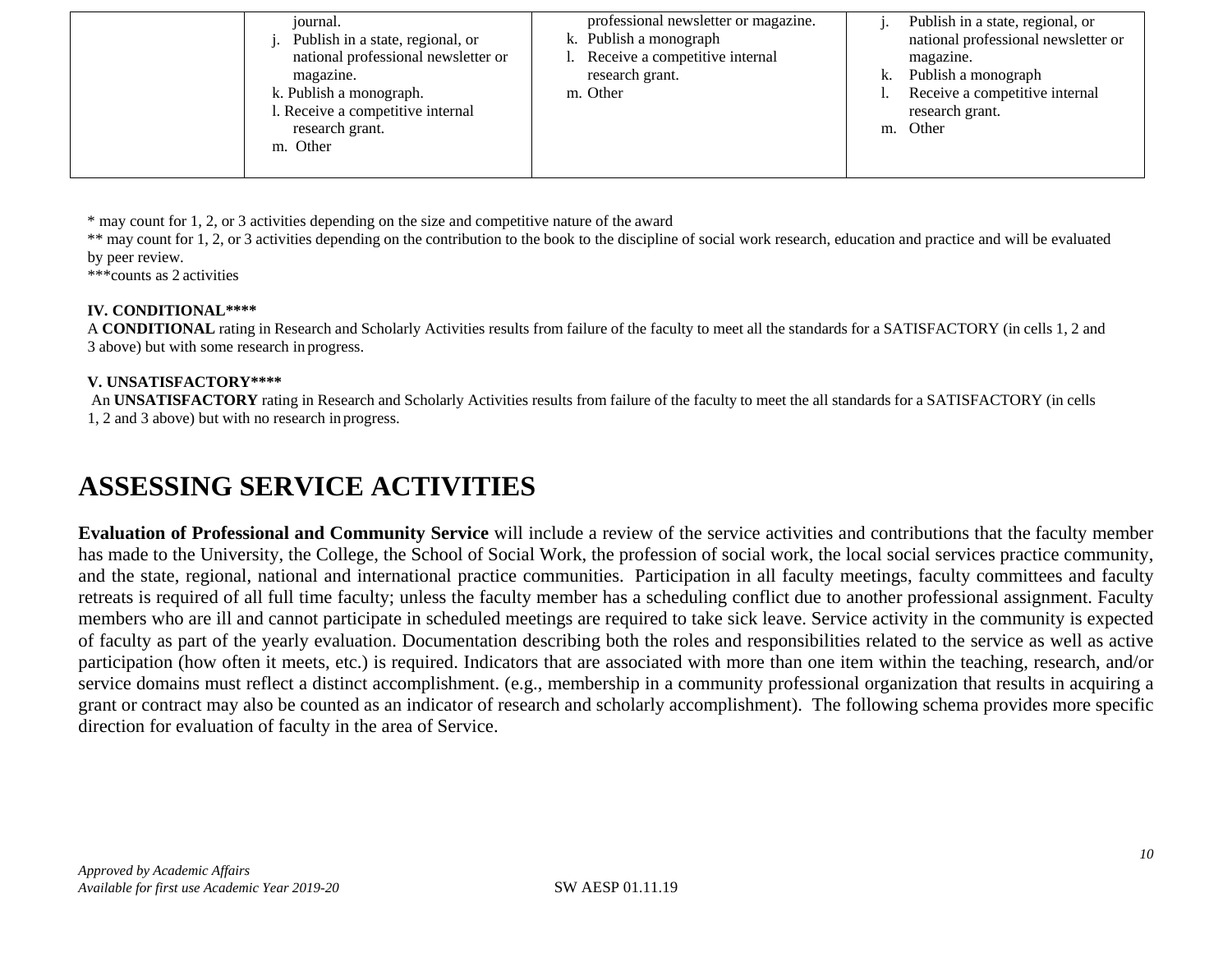## **Outstanding in Service**

In order to achieve an **Outstanding** evaluation in Professional and Community Service, a faculty member must complete all service assignments made by the Director during an academic year. It is expected that the faculty member readily respond to the service needs of the campus and professional communities by providing at least **five (5)** of the following types of service. (It is the faculty member's responsibility to clearly indicate in their annual report which of the items listed below are being addressed.) Service should take place both within the university and community, with at least one of the five activities taking place in the university and one activity taking place in the community. Note that faculty may complete multiple activities represented by one item and count these in multiple fashion. For example, someone serving on five School-level committees could count this as five activities under item #3.

### **Above Satisfactory in Service**

In order to achieve an **Above Satisfactory** evaluation in Professional and Community Service, a faculty member must complete all service assignments made by the Director during an academic year. It is expected that the faculty member readily respond to the service needs of the campus and professional communities by providing at least **four (4)** of the following types of service. (It is the faculty member's responsibility to clearly indicate in their annual report which of the items listed below are being addressed.) Service should take place both within the university and community, with at least one of the four activities taking place in the university and one activity taking place in the community. Note that faculty may complete multiple activities represented by one item and count these in multiple fashion. For example, someone serving on five School-level committees could count this as five activities under item #3.

### **Satisfactory in Service**

In order to achieve a **Satisfactory** evaluation in Professional and Community Service, a faculty member must complete all service assignments made by the Director during an academic year. It is expected that the faculty member readily respond to the service needs of the campus and professional communities by providing at least **three (3)** of the following types of service. (It is the faculty member's responsibility to clearly indicate in their annual report which of the items listed below are being addressed.) Service should take place both within the university and community, with at least one of the three activities taking place in the university and one activity taking place in the community. Note that faculty may complete multiple activities represented by one item and count these in multiple fashion. For example, someone serving on five School-level committees could count this as five activities under item #3.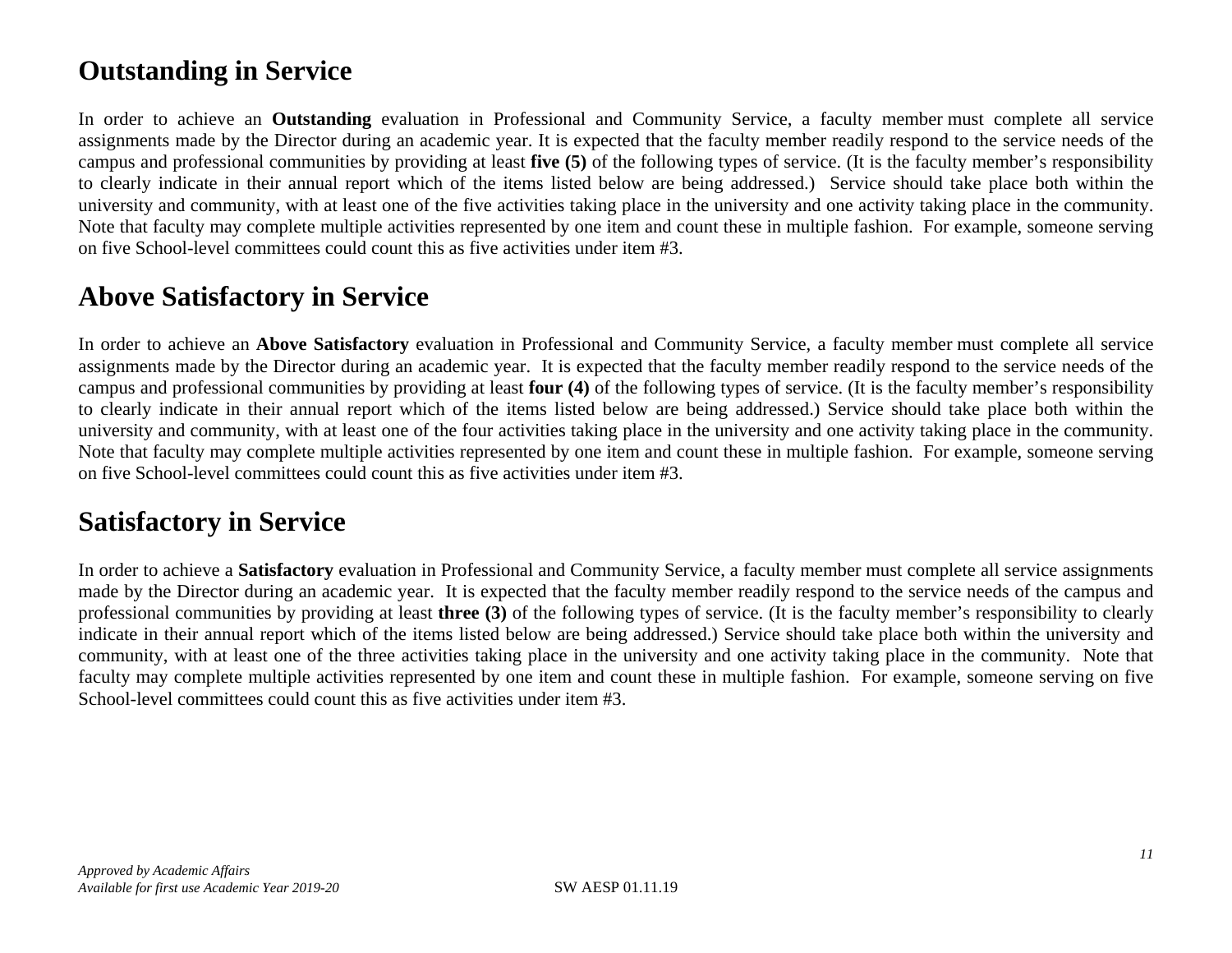## **Conditional Service Evaluation**

A faculty member will receive a **Conditional** evaluation in Professional and Community Service if s/he poorly performs service assignments made by the Director during an academic year (e.g., is a member of a professional organization, but rarely attends meetings and is not involved in the activities of the organization).

A Conditional Rating will be given to faculty members providing at least **two (2)** of the following types of service. (It is the faculty member's responsibility to clearly indicate in their annual report which of the items listed below are being addressed.) Service should take place both within the university and community, with at least one of the two activities taking place in the university and one activity taking place in the community. Note that faculty may complete multiple activities represented by one item and count these in multiple fashion. For example, someone serving on five School-level committees could count this as five activities under item #3.

When given a Conditional rating in the area of Service Activity the criteria for a Satisfactory evaluation has not been met. A clear plan for remediation is recommended and after discussion with the Director, a service activity plan is to be implemented and/or revised with clear and measurable goals to address the deficiencies noted.

### **Unsatisfactory Service**

A faculty member who fails to perform, or consistently demonstrates poor performance of Professional and Community Service assignments made by the Director during an academic year will receive an **Unsatisfactory** rating in service (e.g., has limited membership in professional organizations and does not attend professional meetings nor participate in the activities).

When given an Unsatisfactory rating in the area of Service Activity, the criteria for a Conditional evaluation has not been met. Accordingly, the Director, after discussion with the faculty member is required to implement or revise a service activity plan with clear and measurable goals to address the deficiencies noted.

### **University Service Activities - Committee Membership and University Activity**

- 1. Membership on University-level committees, taskforces, or initiatives
- 2. Membership on College-level committees, taskforces, or initiatives
- 3. Membership on School-level ad-hoc or standing committees, taskforces, or initiatives
- 4. Leadership\* roles on a committee (serve as Chair) at University level
- 5. Leadership\* roles on a committee (serve as Chair) at College level
- 6. Leadership\* roles on a committee (serve as Chair) at the School level